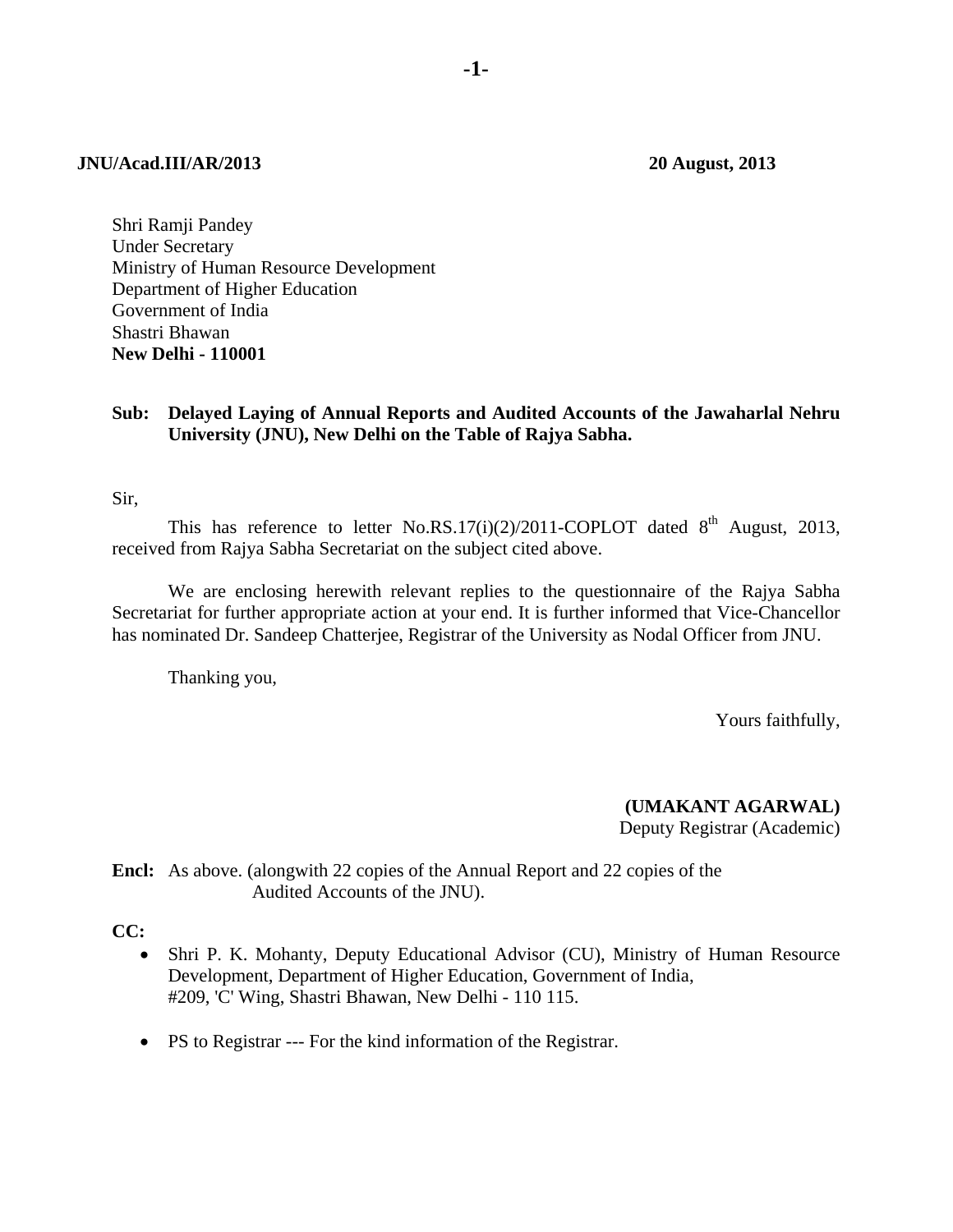# **JAWAHARLAL NEHRU UNIVERSITY NEW DELHI - 110067**

**Questionnaire received from Rajya Sabha Secretariat Pertaining to Laying of the Annual Reports and Audited Accounts of "Jawaharlal Nehru University (JNU), New Delhi".** 

## Q. (1) **Please provide a brief background note on the Jawaharlal Nehru University (JNU), New Delhi?**

 Ans. (1) Jawaharlal Nehru University, established in 1966, is a fitting National Memorial to Pandit Jawaharlal Nehru, a great statesman and visionary. Formally inaugurated on 14 November 1969 by Shri V. V. Giri, then President of India, the University laid down the following objectives for itself:

"to disseminate and advance knowledge, wisdom and understanding by teaching and research; and by the example and influence of its corporate life to promote the study of the principles for which Jawaharlal Nehru worked during his life-time, namely national integration, social justice, secularism, a democratic way of life, international understanding and a scientific approach to the problems of society."

Towards this end, the University was entrusted with the task of:

- fostering the composite culture of India through the establishment of such departments or institutions as may be required for the study and development of the languages, arts and culture of India;
- taking special measures to encourage students and teachers from all over India to join the University and participate in its academic programmes;
- promoting an awareness and understanding of the social needs of the country in the students and teachers and prepare them for fulfilling such needs;
- making special provision for integrated courses in humanities, science and technology in the educational programmes of the University;
- $\bullet$  taking appropriate measures for promoting interdisciplinary studies in the University;
- establishing such departments or institutions as may be necessary for the study of languages, literature and life of foreign countries with a view to inculcate an international understanding and holistic perspective amongst students; and
- providing facilities for students and teachers from various countries to participate in the academic programmes and activities of the University.

The University was envisioned as an institution essentially for post-graduate teaching and research. The Academic Advisory Committee of the University had originally planned that the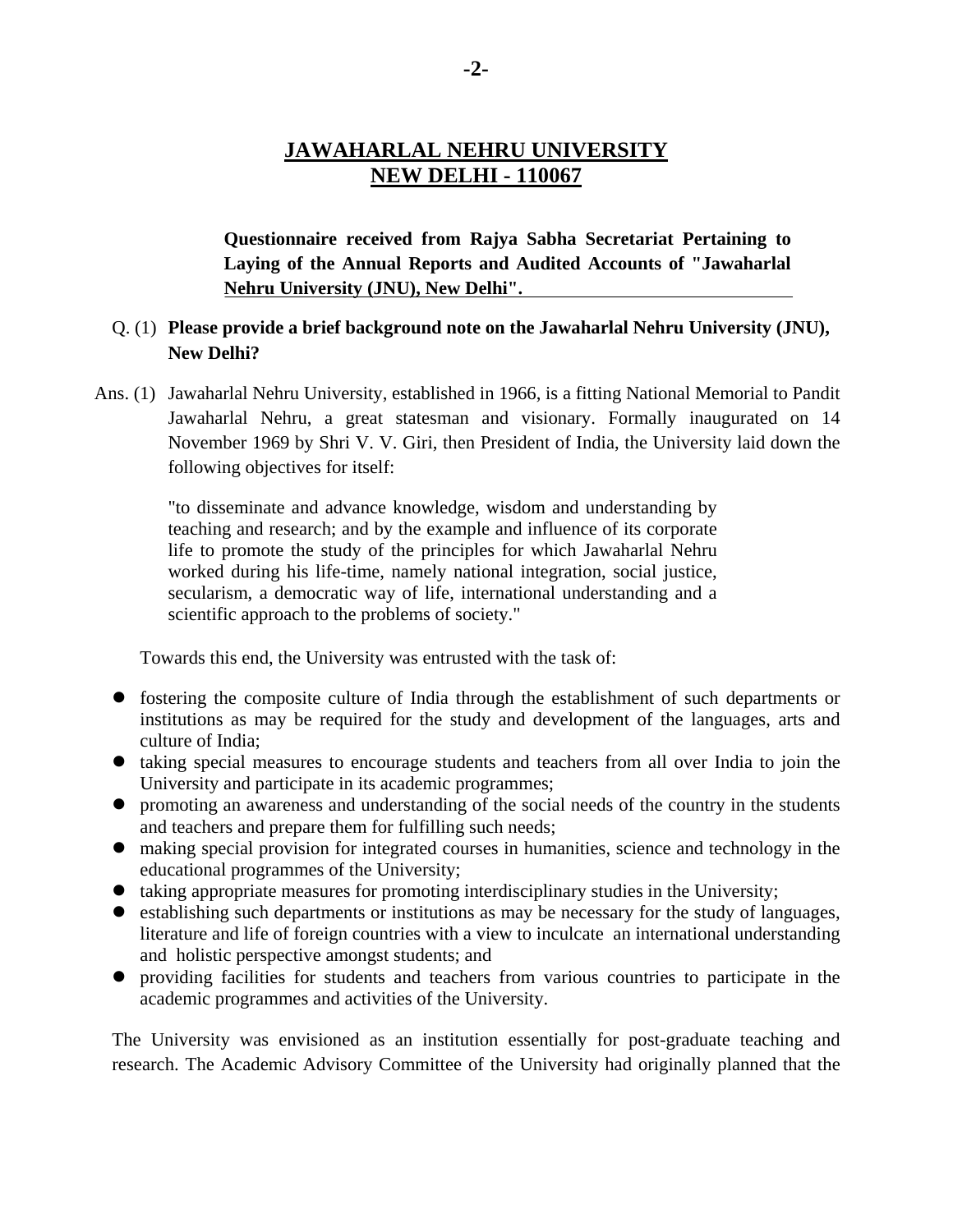University would be broadly structured into Schools, each with constituent Centres. Today the University has ten Schools:

- School of Arts and Aesthetics (SAA)
- School of Biotechnology (SBT)
- School of Computer and Systems Sciences (SCSS)
- School of Computational and Integrative Sciences (SCIS)
- School of Environmental Sciences (SES)
- School of International Studies (SIS)
- School of Language, Literature and Culture Studies (SLL&CS)
- School of Life Sciences (SLS)
- School of Physical Sciences (SPS)
- School of Social Sciences (SSS)

It also has the following Special Centres:

- Centre for the Study of Law and Governance (CSLG)
- Special Centre for Molecular Medicine (SCMM)
- Special Centre for Sanskrit Studies (SCSS)
- Special Centre for Nano Sciences (SCNS)
- **Q. (2) The Annual Reports and Audited Accounts have been laid after a delay, ranging between 1 month 19 days and 1 year 3 months 29 days. What were the reasons for such a recurring delay in laying the reports of the University consistently since 2002-03?**
- Ans. (2) The main reasons for delay in laying the Annual Reports & Audited Accounts of the University are as under:

## **Annual Reports**

- a) The Hindi version of the Annual Report has also to be prepared before placing it before both the Houses of the Parliament, which also takes considerable time.
- b) As per the statutory requirement the Annual Report has to be placed before the Executive Council and the University Court of the University before placing it before both the Houses of the Parliament. However, the meetings of the Executive Council and Court could not be held in the time frame fixed by the MHRD.

# **Audited Accounts**

(a) During the Financial Year 2004-05 to 2006-07, the University adopted the Uniform Format of Accounts for Autonomous Bodies. The Annual Accounts of the University got delayed due to transition from Cash System of accounting to Accrual System of Accounting.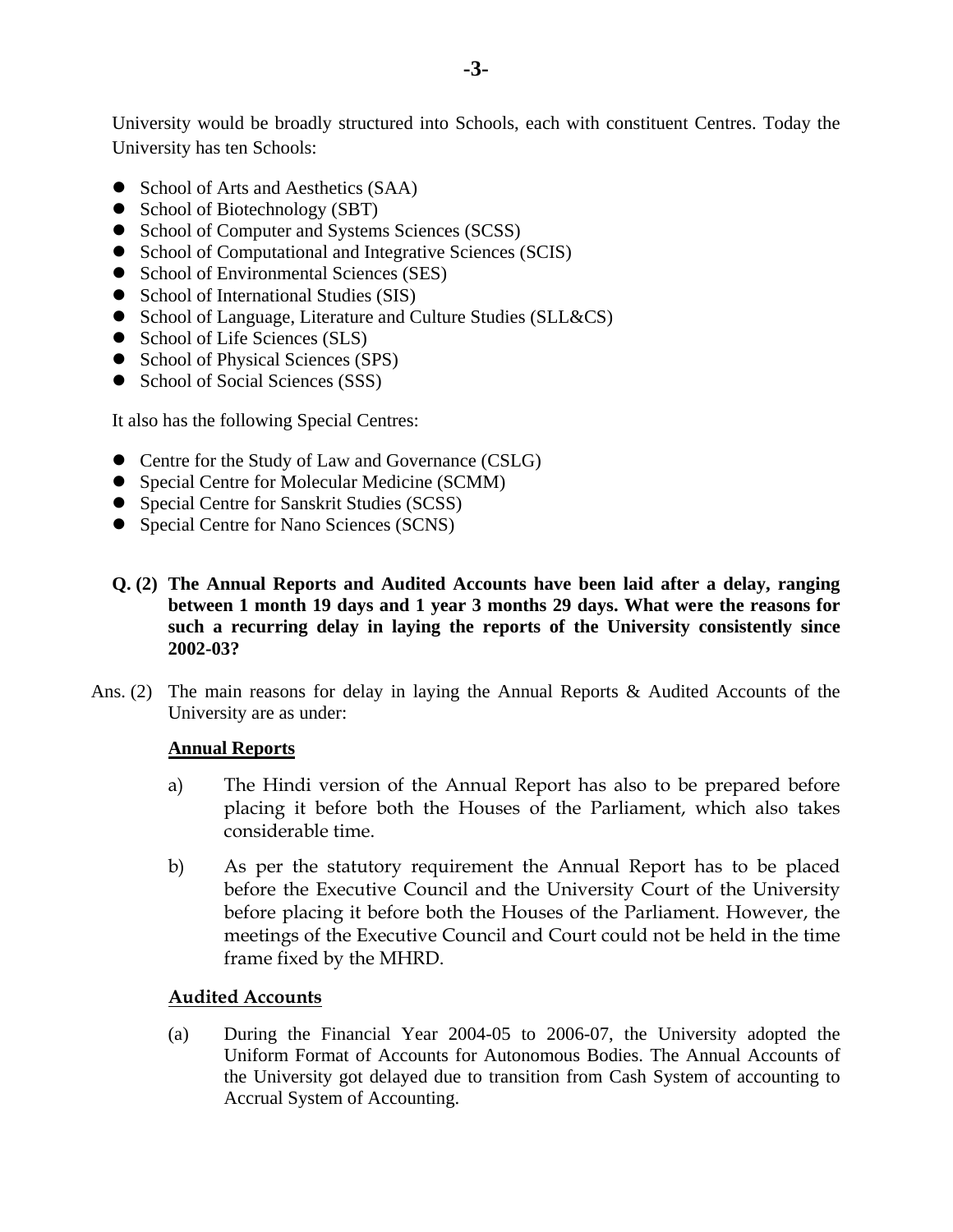(b) Further the Annual Accounts of the University are required to be approved by its governing body i.e. Executive Council before laying on the Table. The meeting of the Executive Council could not be held within the stipulated time frame due to various reasons resulting in delay in laying of the Audited Annual Accounts in the Parliament.

 Since the last two years, the meetings of the Executive Council and the Court have been scheduled keeping in view the time frame provided by the MHRD and the Annual Reports & Audited Accounts of the University were sent to the Ministry in time for laying down on the table of the Parliament.

### **Q. (3) What major steps have been taken in preparing the Annual Report and Audited Accounts for a year for timely submission. Please also elaborate that how much time does each step take?**

Ans. (3) The major steps taken in preparing Annual Accounts of the University for timely submission showing time required for each step are as per details given below;

#### **Annual Report**

Statement indicating preparation of the Annual Report of the University.

| a.             | The Deans/Chairpersons of all the ten Schools/three Special                   |                   |  |
|----------------|-------------------------------------------------------------------------------|-------------------|--|
|                | Centres and various Departments are requested to provide the                  |                   |  |
|                | data pertaining to the Annual Report of their                                 |                   |  |
|                | School/Centre/Department.                                                     |                   |  |
| $\mathbf{b}$ . | The Dean/Chairperson/Head of the Department of the                            |                   |  |
|                | School/Centre/Department collect the data from each                           | by October        |  |
|                | Centre/faculty and compiles the report at the School/Centre                   |                   |  |
|                | level.                                                                        |                   |  |
| C <sub>1</sub> | The report is edited after reaching PRO Office from each                      |                   |  |
|                | School/Centre.                                                                |                   |  |
| d.             | After the editing of the report, office of the PRO compiles the               |                   |  |
|                | Annual Report and translated by Hindi Unit of the University                  |                   |  |
| e.             | The Annual Report of the University compiled, by the Office of the PRO        |                   |  |
|                | and the draft report be placed before the Executive Council in its            | by November       |  |
|                | meeting scheduled for 2 <sup>nd</sup> week of November, 2013.                 |                   |  |
| f.             | The draft of the Annual Report approved by Executive Council is placed        |                   |  |
|                | before the University Court which is scheduled in the 1 <sup>st</sup> week of | by December, 2013 |  |
|                | December. University ensures submission of the Annual Report to               |                   |  |
|                | MHRD immediately after the Report is approved by the University               |                   |  |
|                | Court.                                                                        |                   |  |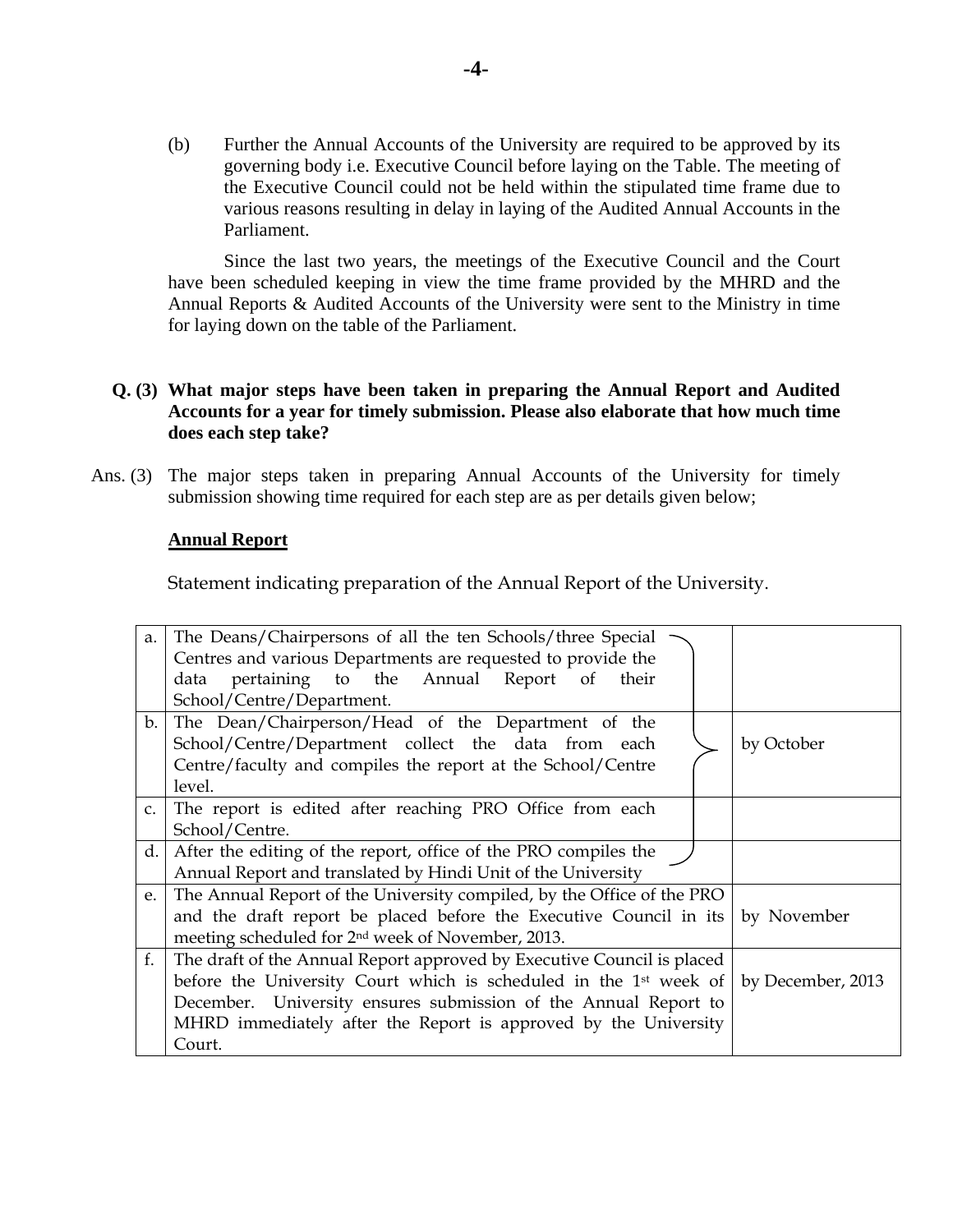#### **Audited Annual Accounts**

| Jawanarial Nenru University and time for each step |                                                             |                                          |                       |  |  |
|----------------------------------------------------|-------------------------------------------------------------|------------------------------------------|-----------------------|--|--|
| Sl.<br>No.                                         | Particulars                                                 | Date by which<br>Task to be<br>completed | Time for<br>each step |  |  |
| 1                                                  | Compilation and Completion of Annual Accounts               | By 31st May                              | 2 months              |  |  |
| 2                                                  | Approval of Annual Accounts by FC/BOG                       | Before 15th June                         | 15 Days               |  |  |
| 3                                                  | Submission of Annual Accounts to Audit                      | Before 1st July                          | 15 Days               |  |  |
| $\overline{4}$                                     | Completion of Audit by AG/CAG and Certificate<br>from Audit | By 31st October                          | 4 months              |  |  |
| 5                                                  | Approval of Audited Annual Accounts by<br>FC/BOG            | By 15th November                         | 15 Days               |  |  |
| 6                                                  | Dispatch of Audited Annual Accounts to Ministry<br>of HRD   | 3rd week of<br>November                  | 8 Days                |  |  |
| 7                                                  | Completion of formalities in MHRD<br>Bureaux/Division       | By 30th November                         | 7 Days                |  |  |
| 8                                                  | Laying of Audited Annual Accounts in Parliament             | During December                          | ۰                     |  |  |

 Details showing various steps for completion of Annual Accounts of the  $J_1$   $J_2$   $J_3$   $J_4$   $J_5$   $J_6$   $J_7$   $J_8$   $J_9$   $J_1$   $J_2$   $J_3$   $J_4$   $J_5$   $J_7$   $J_8$   $J_9$   $J_1$   $J_2$   $J_3$   $J_4$   $J_7$   $J_8$   $J_9$   $J_1$   $J_2$   $J_3$   $J_4$   $J_5$   $J_7$   $J_8$   $J_9$   $J_8$   $J_9$   $J_9$   $J_1$   $J_2$ 

- **Q. (4) As per the records available, the Annual Reports and Audited Accounts of JNU have been laid on the Table of Rajya Sabha separately several times in the past**  which is against the recommendation of the Committee given in para 3.17 of its 21<sup>st</sup> **Report as simultaneous laying of the Annual Report, Audited Accounts and delay statement, if any, presented to the Parliament at given time gives a complete and fair picture on the working of the organizations. What were the reasons in this regard? What steps are being taken by the JNU to stop such separate laying of Annual Report and Audited Accounts and Delay statement in future?**
- Ans. (4) As per requirement communicated by MHRD, the Audited Annual Accounts are required to be approved by its governing body before laying of the same on the Table. Accordingly, the Audited Annual Accounts were forwarded to MHRD after approval of the same by the Executive Council of the University.

As per provisions contained in Statute 19(1) of the JNU Act 1966, the Annual Report of the University shall be submitted to the Court on or before such date as may be prescribed by the Statutes and shall be considered by the Court at its annual meeting. Keeping in view the provision contained in Statute 19(1) of the JNU Act, 1966, the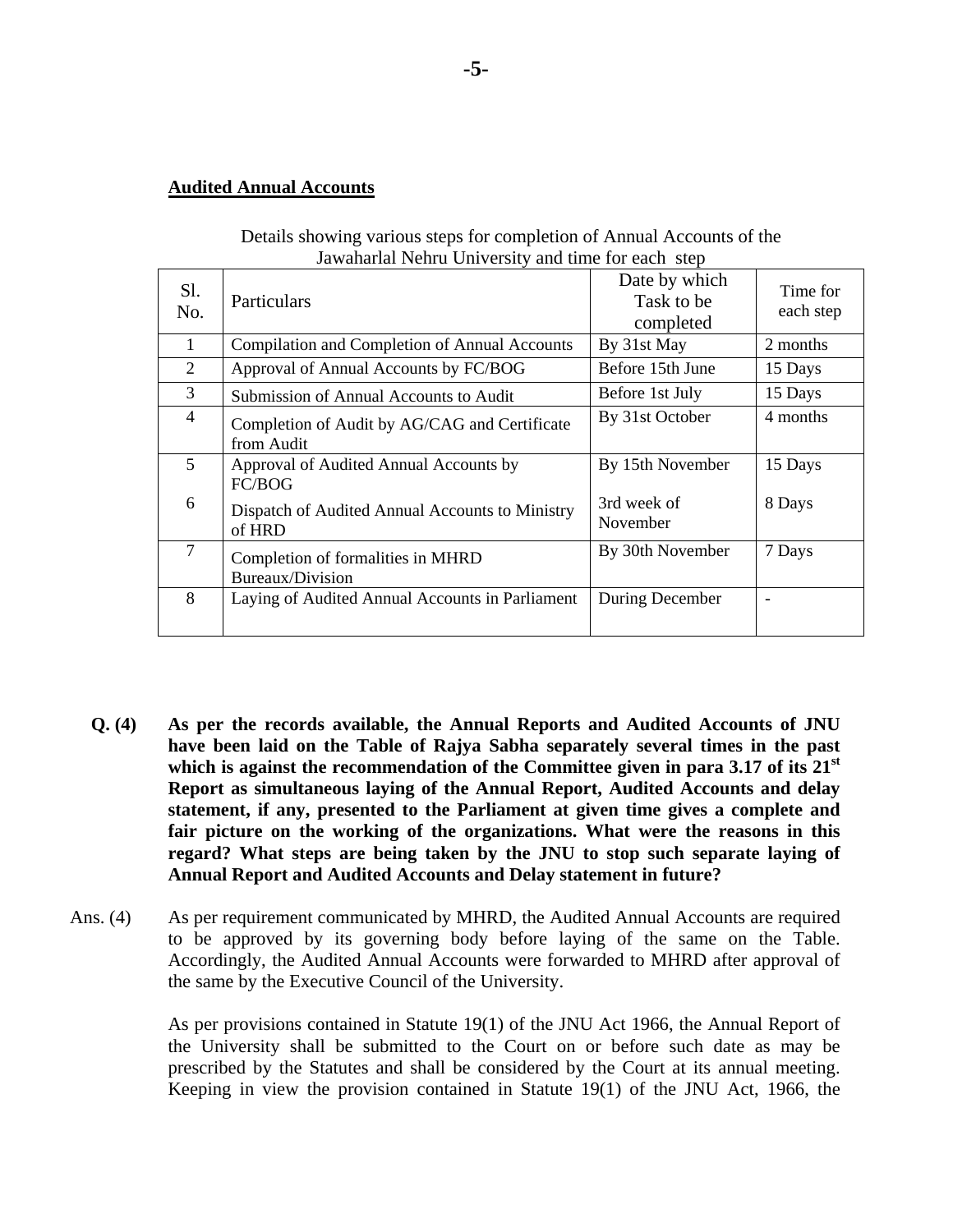Annual Reports of the University are forwarded after placing the same before the Court of the University.

In future the University will endeavour that both the Audited Annual Accounts and the Annual Report are laid together after holding the University Court meeting in the end of November or beginning of December every year to prevent delay of the same.

**Q. (5) Please explain the stages of approval required to be gone through before the Annual Reports and the Audited Accounts are finalized? How much time is taken at each level? If the approval of governing body of JNU or its sub-committee is required, what steps are taken to ensure timely approvals?** 

### Ans. (5) **Annual Report**

Statement indicating preparation of the Annual Report of the University

| a               | The Deans/Chairpersons of all the ten Schools/three Special<br>Centres and various Departments are requested to provide<br>the data pertaining to the Annual Report of their<br>School/Centre/Department from the month of March every                                                                               |                                            |
|-----------------|----------------------------------------------------------------------------------------------------------------------------------------------------------------------------------------------------------------------------------------------------------------------------------------------------------------------|--------------------------------------------|
| $\mathbf b$     | vear.<br>The Dean/Chairperson/Head of the Department of the<br>School/Centre/Department collect the data from each<br>Centre/faculty and compiles the report at the School/Centre<br>level.                                                                                                                          | by the October                             |
| $\mathsf{C}$    | The report is edited after reaching PRO Office from each<br>School/Centre.                                                                                                                                                                                                                                           |                                            |
| $\mathbf{d}$    | After the editing of the report, office of the PRO compiles the<br>Annual Report and translated by Hindi Unit of the<br>University.                                                                                                                                                                                  |                                            |
| e               | The draft Annual Report of the University is compiled, by the Office<br>of the PRO and the draft Annual Report is placed before the<br>Executive Council and Court meetings during November &<br>December respectively.                                                                                              | by the November<br>& December              |
| $f_{\parallel}$ | The draft of the Annual Report approved by Executive Council is<br>placed before the University Court which is normally scheduled in<br>the 1 <sup>st</sup> week of December. University will ensure submission of the<br>Annual Report to MHRD immediately after the Report is approved<br>by the University Court. | by the 2 <sup>nd</sup> week of<br>December |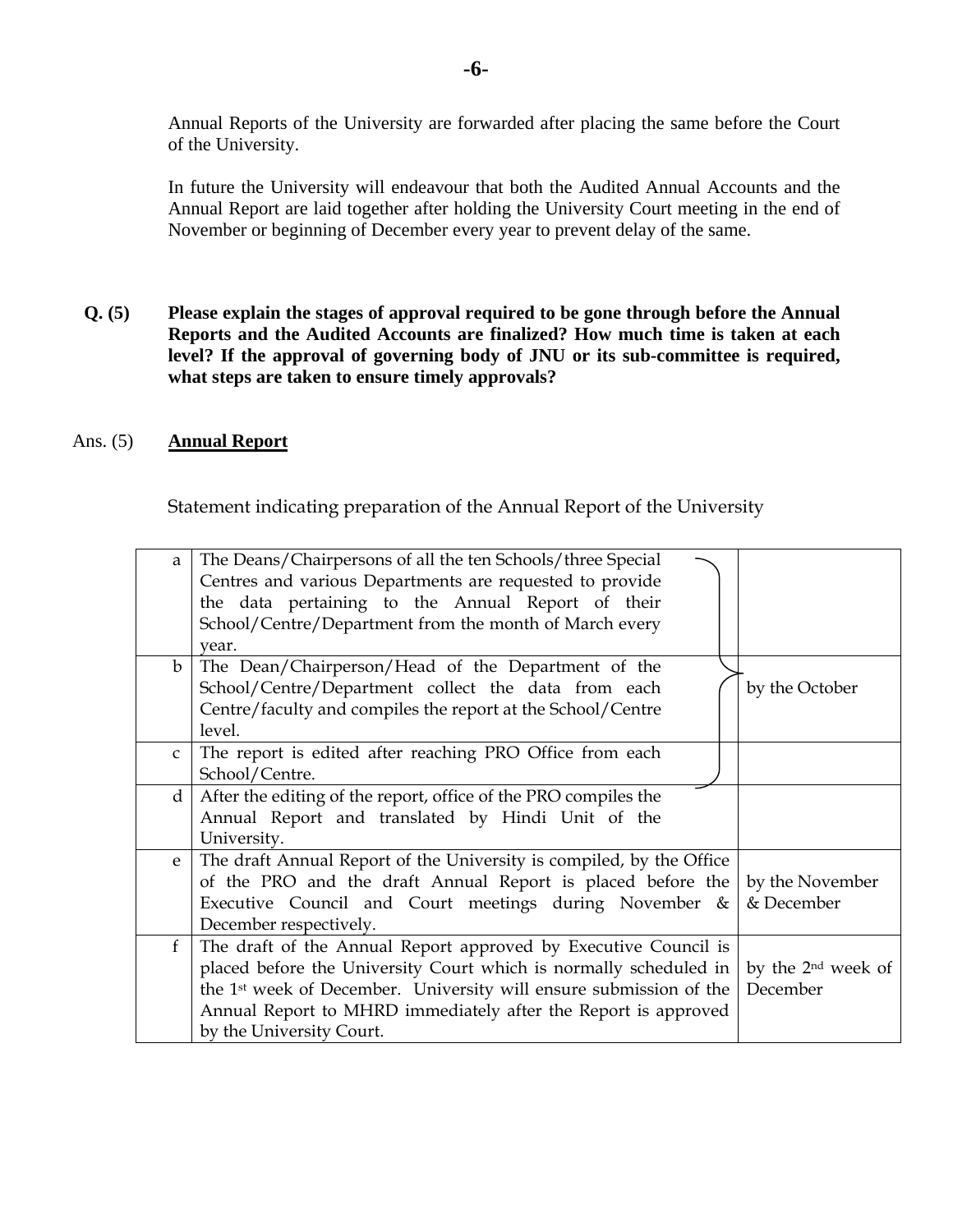### **Audited Annual Accounts**

The Audited Annual Accounts are required to be approved by the Finance Committee and the Executive Council of the University before laying the same on the Table. The various stages are as below:

| S.No. | Stage                                                                                       | <b>Time Taken</b> |
|-------|---------------------------------------------------------------------------------------------|-------------------|
|       | Compilation and completion of Annual 2 months (by $31st$ May)                               |                   |
|       | <b>Accounts</b>                                                                             |                   |
| 2.    | Approval of Annual Accounts by the FC/EC and $\vert$ 1 month (by 30 <sup>th</sup> June)     |                   |
|       | submission of Accounts to audit by I <sup>st</sup> July                                     |                   |
| 3.    | Completion of Audit by AG/CAG and receipt of $\vert$ 4 months (by 31 <sup>st</sup> October) |                   |
|       | Audit certificate                                                                           |                   |
| 4.    | Approval of Audited Accounts by FC/EC and $\vert$ 23 days (by 23 <sup>rd</sup> November)    |                   |
|       | dispatch of Audited Accounts to Ministry of                                                 |                   |
|       | <b>HRD</b>                                                                                  |                   |

The matter is being monitored continuously at the highest level to ensure timely approval by the Finance Committee and the Executive Council.

- **Q. (6) Whether there is any monitoring mechanism available in the Ministry to check the simultaneous laying of the Annual Reports and Audited Accounts of the JNU on the Table of the House? If so, what are the details thereof and if not, what are the reasons, therefore?**
- Ans. (6) It is for the MHRD to reply.
	- **Q. (7) What steps does the Ministry envisage to take in consultation with the JNU to avoid separate laying of its papers on the Table of the House in future?**
- Ans. (7) In future the University will endeavour that both the Audited Annual Accounts and the Annual Report are laid together after holding the University Court meeting in the end of November or beginning of December every year to prevent delay of the same.
- **Q. (8) What are the statutory provisions regarding audit? Whether the audit is conducted by the statutory auditors or by the CAG? if by statutory auditors, what are the terms of appointments of the auditors and whether appointing the statutory auditors has been a time consuming process? Whether the audit done by the statutory auditors is mandatory approved/ratified by the CAG, every year?**
- Ans.  $(8)$  As per the provisions contained in the Statute 20(1) of the JNU Act, 1966, "the accounts of the University shall, once at least in every year and at intervals of not more than fifteen months, be audited by the Comptroller and Auditor General of India, or any person authorized by him in this behalf.